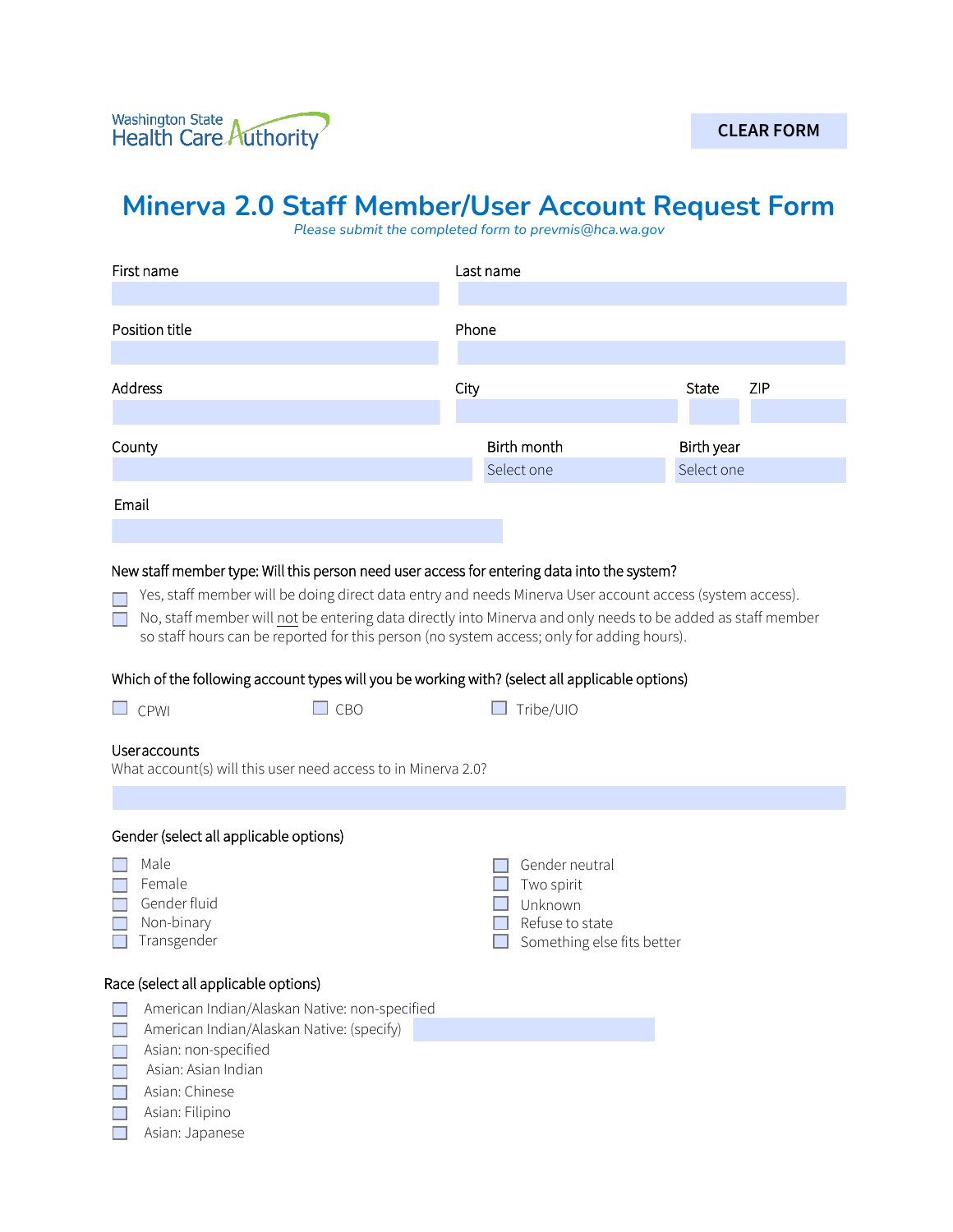|                | Asian: Korean                                                                                                                                                                                             |                                                          |                                                                  |  |
|----------------|-----------------------------------------------------------------------------------------------------------------------------------------------------------------------------------------------------------|----------------------------------------------------------|------------------------------------------------------------------|--|
|                | Asian: Vietnamese                                                                                                                                                                                         |                                                          |                                                                  |  |
|                | Asian: (specify)                                                                                                                                                                                          |                                                          |                                                                  |  |
|                | Black/African American: non-specified                                                                                                                                                                     |                                                          |                                                                  |  |
|                | Black: Ethiopian                                                                                                                                                                                          |                                                          |                                                                  |  |
|                | Black: Somalian                                                                                                                                                                                           |                                                          |                                                                  |  |
|                | Black: Kenyan                                                                                                                                                                                             |                                                          |                                                                  |  |
|                | Nigerian                                                                                                                                                                                                  |                                                          |                                                                  |  |
|                | Black: Other Sub-Saharan African                                                                                                                                                                          |                                                          |                                                                  |  |
| u u            | Black: West Indian                                                                                                                                                                                        |                                                          |                                                                  |  |
|                | Black: (specify)                                                                                                                                                                                          |                                                          |                                                                  |  |
| i<br>I         | Native Hawaiian/Other Pacific Islander: non-specified                                                                                                                                                     |                                                          |                                                                  |  |
|                | Native Hawaiian/Other Pacific Islander: Native Hawaiian                                                                                                                                                   |                                                          |                                                                  |  |
| $\blacksquare$ | Hawaiian/Other Pacific Islander: Guamanian or Chamorro                                                                                                                                                    |                                                          |                                                                  |  |
| $\blacksquare$ | Native Hawaiian/Other Pacific Islander: Samoan                                                                                                                                                            |                                                          |                                                                  |  |
| $\blacksquare$ | Native Hawaiian/Other Pacific Islander: (specify)                                                                                                                                                         |                                                          |                                                                  |  |
| $\blacksquare$ | Two or more races: non- specified                                                                                                                                                                         |                                                          |                                                                  |  |
| $\blacksquare$ | Two or more races: (specify)                                                                                                                                                                              |                                                          |                                                                  |  |
| $\blacksquare$ | White: non-specified                                                                                                                                                                                      |                                                          |                                                                  |  |
|                | White: (specify)                                                                                                                                                                                          |                                                          |                                                                  |  |
|                | Some other race: non- specified                                                                                                                                                                           |                                                          |                                                                  |  |
|                | Some other race: (specify)                                                                                                                                                                                |                                                          |                                                                  |  |
|                | Ethnicity (select all applicable options)<br>Hispanic, Latino(a), or Spanish Origin: non-specified<br>Not Hispanic, Latino(a), or Spanish Origin<br>Mexican, Mexican American, or Chicano<br>Puerto Rican | Cuban<br>Ethnicity Unknown<br>Other Ethnicity: (specify) | Other Hispanic, Latino(a) or Spanish Origin                      |  |
|                | Sexual orientation                                                                                                                                                                                        |                                                          |                                                                  |  |
| Select one     |                                                                                                                                                                                                           |                                                          |                                                                  |  |
|                |                                                                                                                                                                                                           |                                                          |                                                                  |  |
| Role           |                                                                                                                                                                                                           | Datehired (mm/dd/yy)                                     | Date of background check (mm/dd/yy)                              |  |
|                | Program staff                                                                                                                                                                                             |                                                          |                                                                  |  |
|                |                                                                                                                                                                                                           |                                                          |                                                                  |  |
|                | Highest Level of education                                                                                                                                                                                |                                                          |                                                                  |  |
| Select one     |                                                                                                                                                                                                           |                                                          |                                                                  |  |
|                |                                                                                                                                                                                                           |                                                          |                                                                  |  |
|                | Prevention Professsional certification number                                                                                                                                                             |                                                          | Prevention Professional certification expiration date (mm/dd/yy) |  |
|                | Substance Abuse Prevention Skills Training (SAPST) completed date (mm/dd/yy)                                                                                                                              |                                                          |                                                                  |  |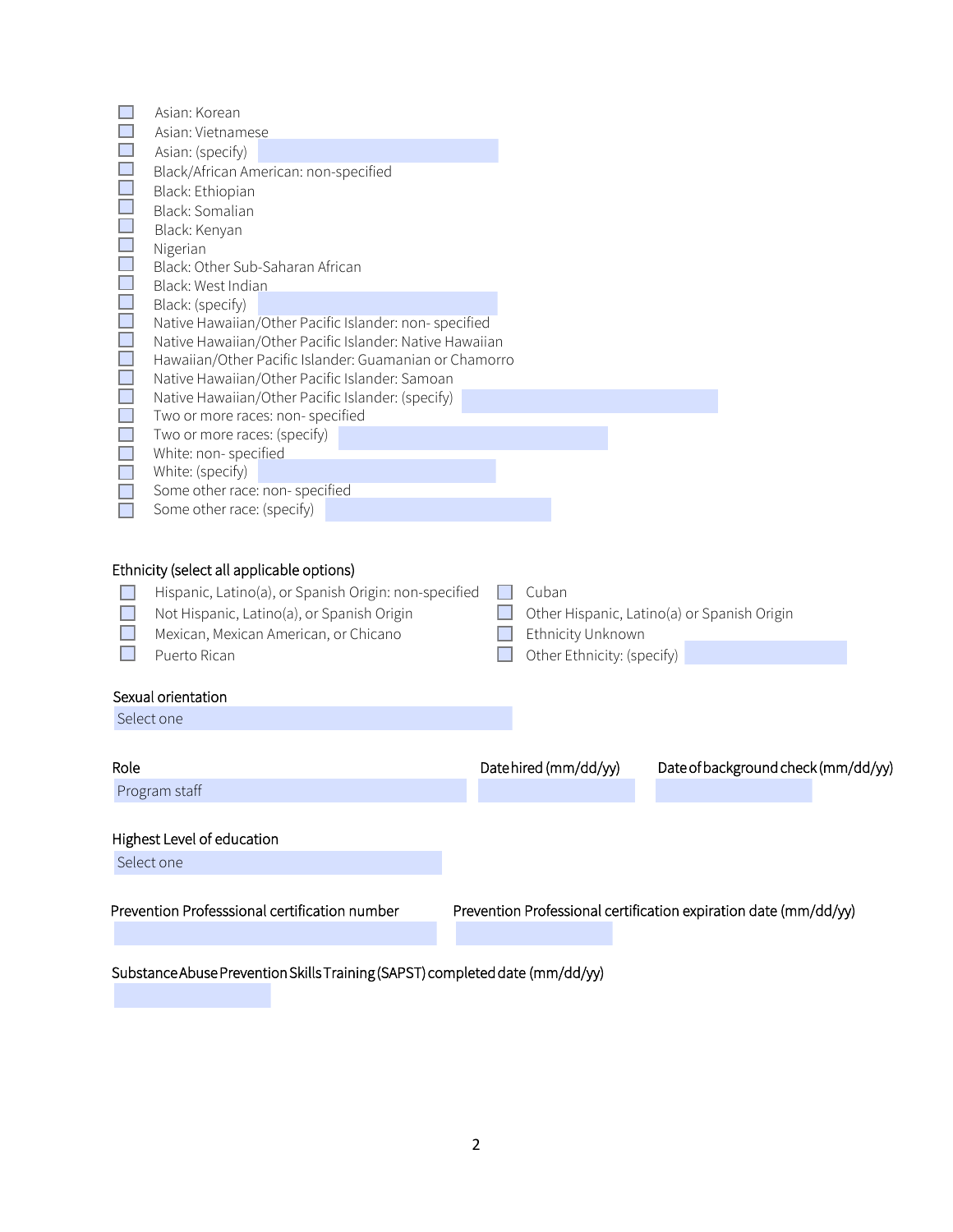## Is this user replacing another person who should be made inactive?

| Yes     | Νo                                                          |  |  |  |
|---------|-------------------------------------------------------------|--|--|--|
| If yes: |                                                             |  |  |  |
|         | What is the name of the person who should be made inactive? |  |  |  |
|         | Date the user needs to be inactive:                         |  |  |  |
|         |                                                             |  |  |  |

## *Please submit the completed form to prevmis@hca.wa.gov*

*For answers to questions/concerns, please email your prevention systems manager.*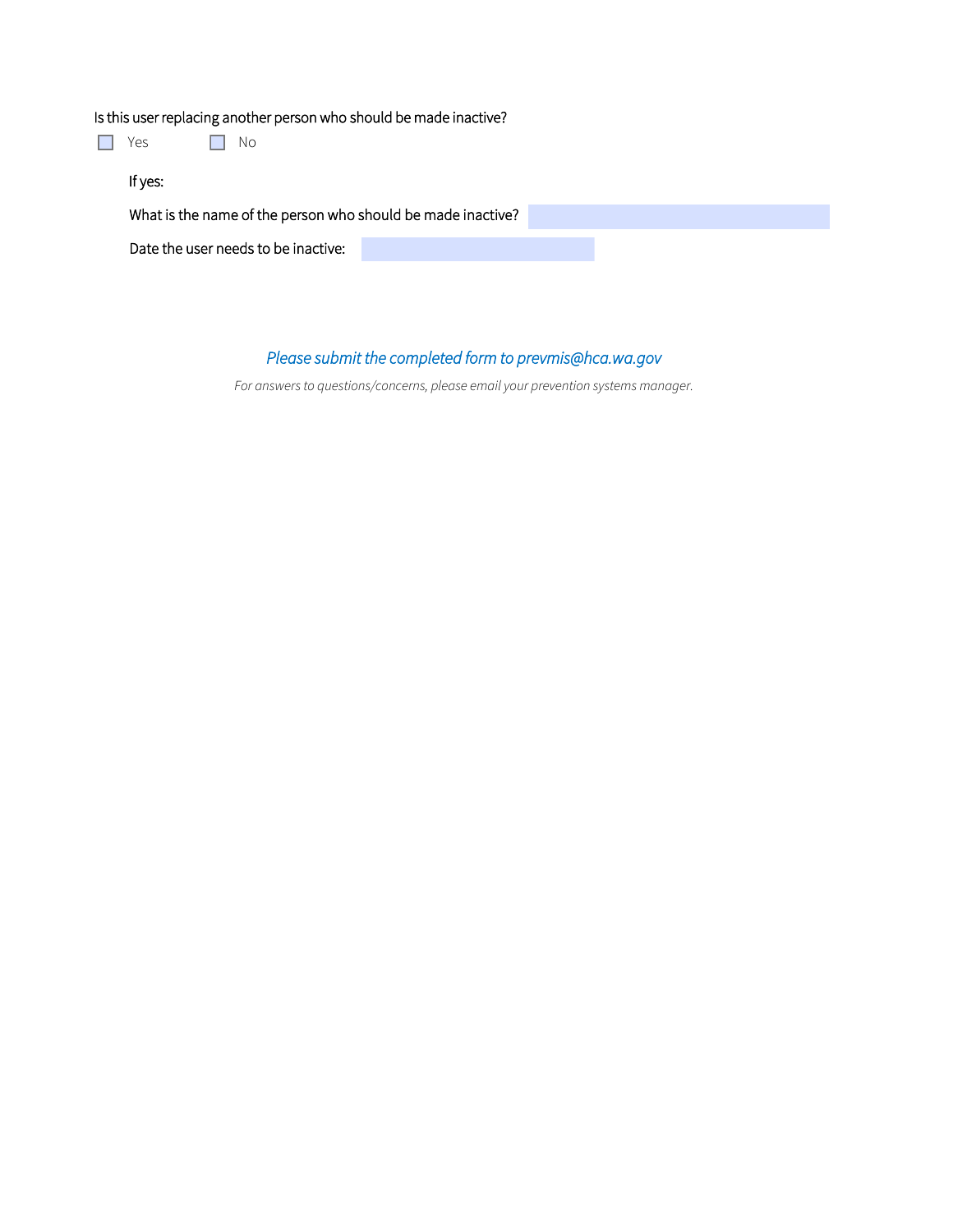## **Reference list of accounts**

Ī.

| Aberdeen CPWI                                                    |
|------------------------------------------------------------------|
| <b>Adams County</b>                                              |
| American Indian Community Center                                 |
| <b>Asotin County</b>                                             |
| Auburn Prevention Coalition (Auburn SD)                          |
| BBBS (R2R)                                                       |
| Behavioral Health (Chehalis)                                     |
| Behavioral Health (Nisqually)                                    |
| <b>Behavioral Health Division</b>                                |
| Behavioral Health Division (Port Gamble S'klallam<br>Tribe)      |
| <b>Benton City</b>                                               |
| Benton-Franklin Health District                                  |
| <b>Benton-Franklin Counties</b>                                  |
| Benton-Franklin Health District                                  |
| <b>Bethel</b>                                                    |
| Big Brothers and Big Sisters of Southwest Washington<br>(CBO)    |
| Big Brothers Big Sister Centralia                                |
| Big Brothers Big Sisters (Monroe Community Coalition)            |
| Big Brothers Big Sisters (Thurston)                              |
| Big Brothers Big Sisters of Island County                        |
| Big Brothers Big Sisters of Southwest Washington<br>(Wellspring) |
| <b>Blue Mountain Action Council</b>                              |
| Boys & Girls Club of S. Puget Sound (Bremerton)                  |
| Boys & Girls Club of S. Puget Sound (N. Kitsap)                  |
| Boys and Girls Club of Long Beach                                |
| <b>Bremerton Substance Abuse Coalition</b>                       |
| <b>Camas Path Prevention</b>                                     |
| Cape Flattery School District                                    |
| <b>Cascade Community Services</b>                                |
| <b>Cascade Prevention Coalition</b>                              |
| <b>Castle Rock CARE Coalition</b>                                |
| Central Vancouver                                                |
| Centralia                                                        |
| Centralia College (Centralia)                                    |
| Centralia College (Morton)                                       |
| Chelan-Douglas TOGETHER for Youth (CBO)                          |
| Chelangen Department                                             |

| Cheney                                                    |
|-----------------------------------------------------------|
| Chief Klia Wellness Center                                |
| Children's Discovery Foundation/Funhouse Commons          |
| <b>Chimacum Prevention Coalition</b>                      |
| City of Lakewood                                          |
| City of Prosser                                           |
| Clallam County Juvenile & Family Services                 |
| Clarkston E.P.I.C. Coalition                              |
| <b>Clover Park</b>                                        |
| Coalition for Drug-Free Youth (PSESD)                     |
| Colfax                                                    |
| <b>College Place</b>                                      |
| Columbia County                                           |
| Columbia County Focusing on Youth Coalition               |
| <b>Colville Tribal EMS</b>                                |
| Colville Tribal Public Safety Office                      |
| Colville Tribes Behavioral Health                         |
| Communities in Schools (EVCC)                             |
| Communities in Schools (Ferndale)                         |
| Communities in Schools (Shuksan)                          |
| Communities in Schools (WCCC)                             |
| Community Counseling Institute                            |
| <b>Community Family Services</b>                          |
| <b>Concrete Coalition</b>                                 |
| Connect Battle Ground (BG)                                |
| Cowlitz Indian Tribe                                      |
| <b>Cowlitz Mental Health</b>                              |
| <b>Cowlitz Tribal Treatment</b>                           |
| <b>Crescent School District</b>                           |
| Crescent United                                           |
| <b>Cusick School District</b>                             |
| Darrington Prevention Intervention Community<br>Coalition |
| Daybreak Youth Services                                   |
| DН                                                        |
| Division of Chemical Dependency Program                   |
| DMA Pacific County CBO Funding                            |
| <b>East Valley Community Coalition</b>                    |
| <b>Edmonds School District</b>                            |
|                                                           |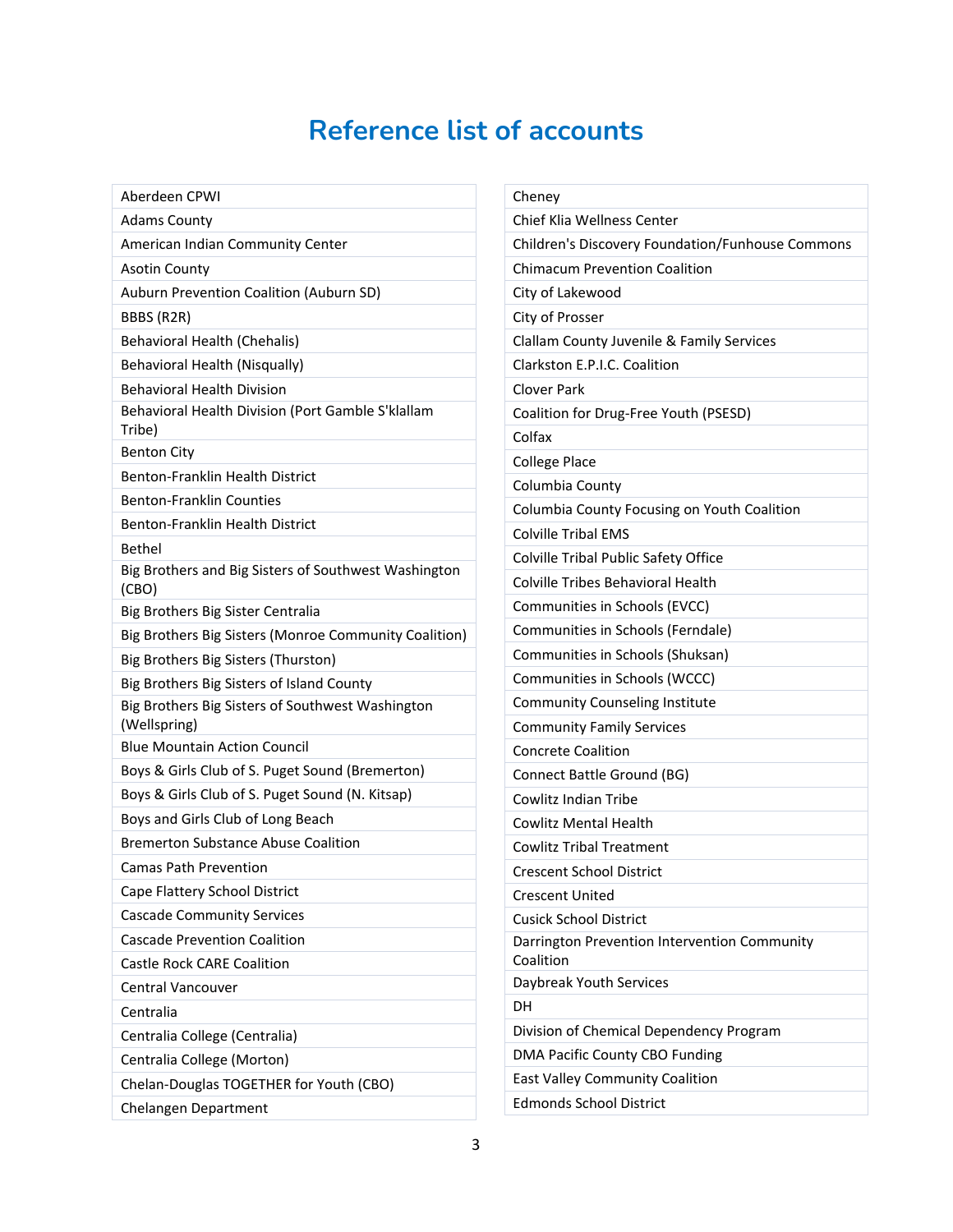| Ellensburg                                                                    | Healthy Youth Central Area Network (SPS)            |
|-------------------------------------------------------------------------------|-----------------------------------------------------|
| Ellensburg School District                                                    | <b>Highland Community Coalition</b>                 |
| Elma                                                                          | <b>Hoh Tribe</b>                                    |
| Enumclaw                                                                      | Housing Kitsap (Bremerton)                          |
| <b>ESD 101</b>                                                                | Housing Kitsap (North Kitsap)                       |
| ESD 105                                                                       | Inspiring Here & Now                                |
| <b>ESD 105 (CBO PE)</b>                                                       | Jamestown S'Klallam Tribe                           |
| ESD 105 (CBO)                                                                 | Jefferson County                                    |
| <b>ESD 112</b>                                                                | Joyce L Sobel Family Resources Center               |
| ESD 112 (CBO)                                                                 | Kalispel Tribe of Indians                           |
| <b>ESD 113</b>                                                                | Kelso                                               |
| <b>ESD 123</b>                                                                | Kennewick                                           |
| <b>ESD 189</b>                                                                | <b>KEY Connect Kennewick</b>                        |
| Family Education & Support Services (North Mason)                             | <b>King County</b>                                  |
| Family Education & Support Services (Shelton)                                 | Kitsap Community Resources (Bremerton)              |
| Family Haven                                                                  | Kitsap Community Resources (N. Kitsap)              |
| <b>Family Services</b>                                                        | <b>Kitsap County</b>                                |
| <b>Ferndale Community Coalition</b>                                           | Klickitat County Health Department                  |
| FESS (CBO)                                                                    | Klickitat-Lyle Coalition                            |
| <b>Forks Coalition</b>                                                        | Korean Women's Association                          |
| Foundation of District #304                                                   | Lakewood School District                            |
| Franklin Pierce School District                                               | Lewis County                                        |
| Franklin-Pierce                                                               | Lewis County Public Health Nurse Family Partnership |
| Friends of Children of Walla Walla                                            | Lifeline Connections (CBO)                          |
| Genesis II                                                                    | <b>LINC Northwest</b>                               |
| Goldendale                                                                    | Lincoln County                                      |
| <b>Granger School District</b>                                                | Longview                                            |
| <b>Granite Falls</b>                                                          | Lopez Island Family Resource Center                 |
| Granite Falls CC & FB                                                         | Lopez Island Family Resource Center (CBO)           |
| <b>Grant County</b>                                                           | Lower Elwha Education Program                       |
| <b>Grays Harbor County</b>                                                    | Lower Elwha Health Department                       |
| Greater Spokane Substance Abuse Council (EVCC)                                | Lower Elwha Klallam Tribe                           |
| Greater Spokane Substance Abuse Council (WCCC)                                | Lummi Nation                                        |
| <b>Guiding Good Choices (UNITE!)</b>                                          | <b>Mabton School District</b>                       |
| <b>Guiding Good Choices (West Vancouver)</b>                                  | Makah Tribe                                         |
| <b>Guiding Good Choices Provider (Rainier)</b>                                | Marysville School District                          |
| <b>Guiding Good Choices Provider (Tenino)</b>                                 | Marysville Together Coalition                       |
| Health & Social Services Department (H&SS)                                    | Mason County Public Health and Human Services       |
| Behavioral Health Clinic: Behavioral Health and<br>Chemical Dependency (MHPP) | Mental Health Department (Nooksack)                 |
| Health and Wellness Program                                                   | Mental Health Department                            |
| <b>Healthy Tekoa Coalition</b>                                                | Monroe Community Coalition                          |
|                                                                               | Monroe School District                              |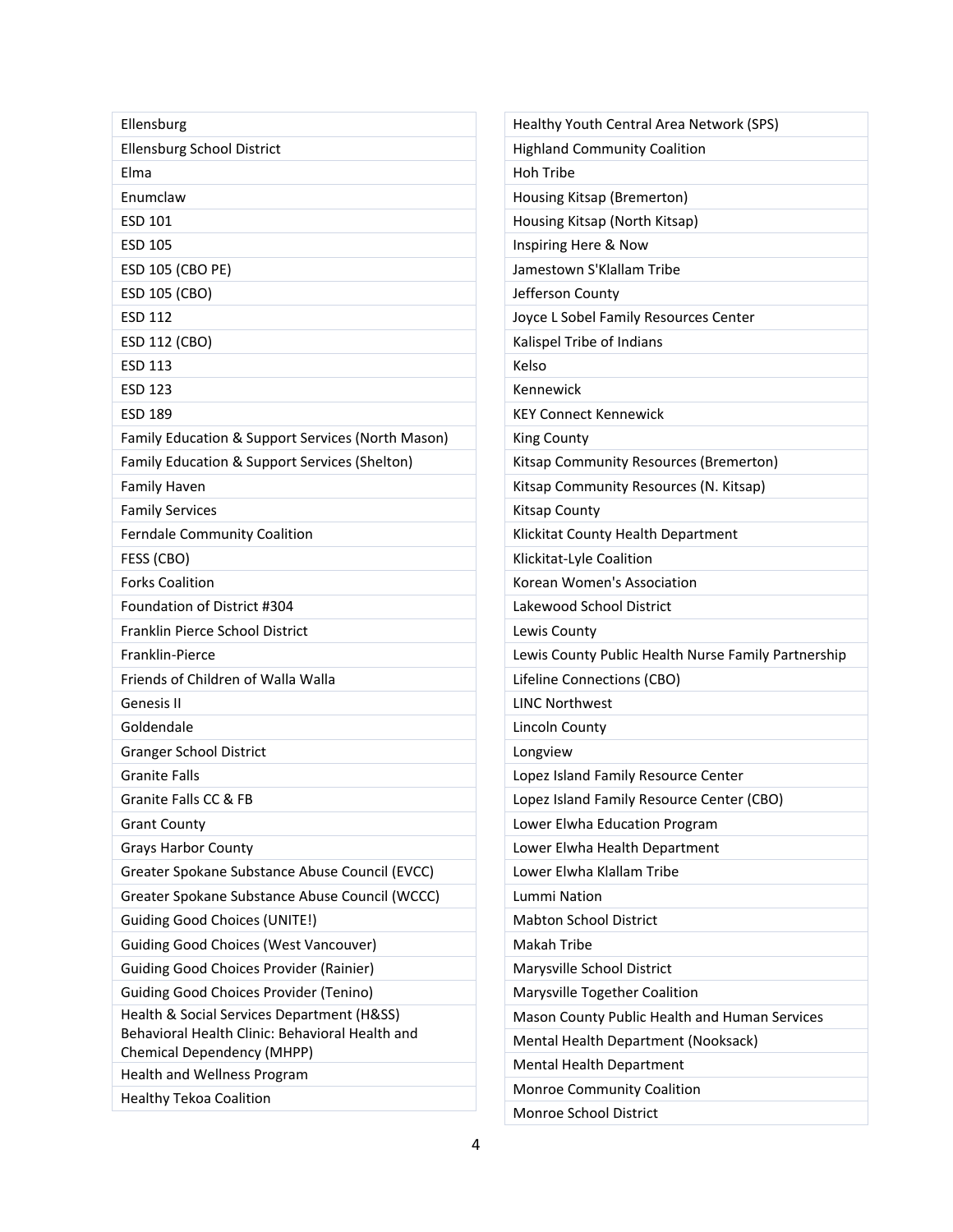| Monroe Youth Coalition Provider                   | Pend Oreille County Counseling Services              |
|---------------------------------------------------|------------------------------------------------------|
| Montesano School District                         | Pierce County                                        |
| Morton Police Department                          | Pizza Klatch (Rainier)                               |
| Morton UP!                                        | Pizza Klatch (Tenino)                                |
| Moses Lake Community Coalition                    | <b>Poison Control</b>                                |
| <b>Mount Vernon HOPE</b>                          | Pomeroy Partners for Healthy Families                |
| <b>Mountlake Terrace HS</b>                       | Port Angeles (CBO)                                   |
| Mt. Adams School District                         | Port Angeles                                         |
| Mt. Baker Community Coalition                     | Port Gamble S'klallam Tribe                          |
| Muckleshoot Human Services                        | Port Townsend                                        |
| Muckleshoot Indian Tribe                          | PRC/Health Department                                |
| Muckleshoot Tribal School                         | <b>Prosser CIA Coalition</b>                         |
| My TOWN Coalition                                 | Puget Sound ESD 121                                  |
| Native Project                                    | <b>Puyallup Tribal Treatment Center</b>              |
| <b>NE Community</b>                               | Puyallup Tribe                                       |
| Neighborhood House                                | Quality Behavioral Health (Garfield County)          |
| Neighborhood House (CBO)                          | Quilcene                                             |
| Newport                                           | <b>Quileute Nation</b>                               |
| Nisqually Indian Tribe                            | <b>Quileute Nation Human Services</b>                |
| Nooksack Indian Tribe                             | Quillayute Valley School District                    |
| North Counties Family Resources                   | <b>Quinault Indian Nation</b>                        |
| North Kitsap Substance Abuse Prevention Coalition | Quincy                                               |
| North Mason                                       | Rainier Community Cares Coalition                    |
| North Mason School District                       | <b>RECAP Coalition</b>                               |
| Northwest Indian Treatment Center                 | Republic School District                             |
| Nurse Family Partnership (Bremerton)              | Republic Youth Action Coalition                      |
| Nurse Family Partnership (North Kitsap)           | Road 2 Resiliency                                    |
| Nurse Family Partnership (Rainier)                | Roger Saux Health Clinic                             |
| Nurse Family Partnership (Tenino)                 | Royal School District                                |
| Oak Harbor Youth Coalition                        | <b>Rural Resources Community Action</b>              |
| <b>Oasis Community Church</b>                     | S.T.O.P. Coalition                                   |
| Ocean Beach School District                       | Sadie Halstead Middle School                         |
| Okanogan County Community Coalition               | Safe Streets Campaign                                |
| One Prevention Alliance Coalition                 | Safe Yakima Youth Coalition                          |
| <b>Orting School District</b>                     | Samish Indian Nation                                 |
| <b>OSPI</b>                                       | Samish Indian Nation Education Program               |
| Othello P.A.I.D. Coalition                        | San Juan County                                      |
| Pacific County                                    | San Juan Island Family Resource Center               |
| Panther Country Coalition                         | San Juan Island Prevention Coalition                 |
| Parenting Wisely Provider                         | Sauk-Suiattle Indian Tribe                           |
| Partners with Families and Children               | SE Seattle P.E.A.C.E. Coalition (Neighborhood House) |
| Pasco Discovery Coalition                         | Seattle Area Youth for Christ                        |
|                                                   |                                                      |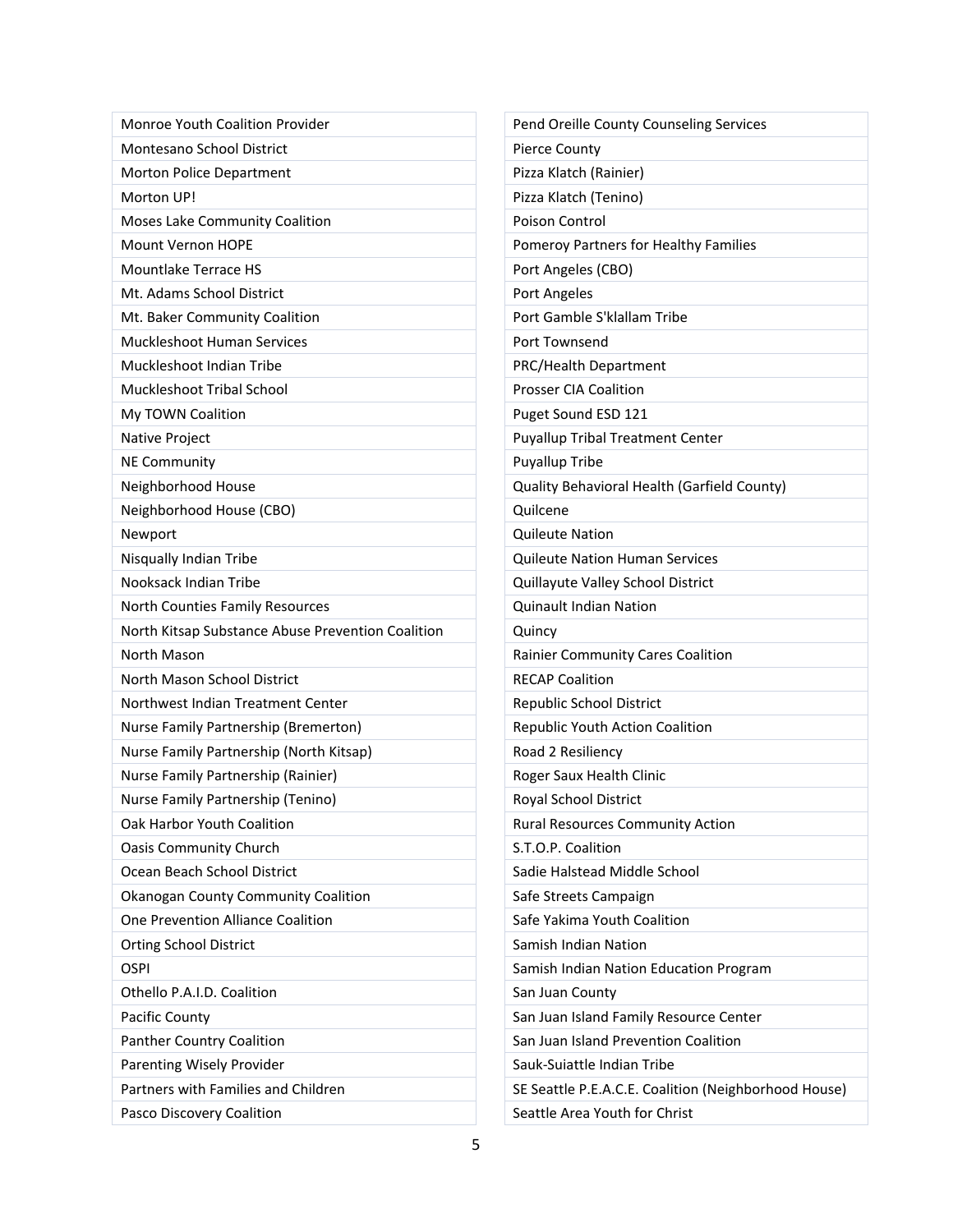| Sedro Woolley                                                 | Tenino-Bucoda Healthy Youth Coalition                                                              |
|---------------------------------------------------------------|----------------------------------------------------------------------------------------------------|
| Sedro Woolley School District                                 | The Confederated Tribes of the Chehalis Reservation                                                |
| Selkirk                                                       | The Confederated Tribes of the Colville Reservation                                                |
| <b>Shadle Park</b>                                            | The Health Center                                                                                  |
| Shelton Drug Prevention Coalition                             | The Learning Center                                                                                |
| Shelton SADD Club                                             | The Next Door                                                                                      |
| Shoalwater Bay Chemical Dependency Program                    | <b>Thurston County</b>                                                                             |
| Shoalwater Bay Education Department                           | Thurston County (MHPP)                                                                             |
| Shoalwater Bay Tribe                                          | TOGETHER for Drug-Free Youth                                                                       |
| <b>Shuksan Community Network</b>                              | <b>Tulalip Tribes</b>                                                                              |
| SJC Children's Discovery Foundation/Funhouse<br>Commons (CBO) | Tumwater<br>UNITE! Washougal                                                                       |
| SJC Lopez Island Family Resource Center (CBO)                 | United General District 304                                                                        |
| <b>Skagit County (MHPP)</b>                                   |                                                                                                    |
| <b>Skagit County YMCA</b>                                     | Upper Skagit Indian Tribe                                                                          |
| Skokomish HOPE Behavioral Health                              | Upper Skagit Tribe Behavioral Health Programs<br>Vashon Alliance to Reduce Substance Abuse (Vashon |
| Skokomish Indian Tribe                                        | Island SD)                                                                                         |
| Snoqualmie Tribe                                              | Volunteers of America- Western Washington                                                          |
| Soap Lake                                                     | Wahkiakum Community Network                                                                        |
| Social and Community Services                                 | Wahkiakum County                                                                                   |
| Sophie Trettevick Indian Health Center                        | <b>Wahluke Community Coalition</b>                                                                 |
| South Kitsap                                                  | Wahluke School District                                                                            |
| South Whidbey                                                 | Walla Walla Community Coalition                                                                    |
| South Whidbey School District                                 | Walla Walla Community Health                                                                       |
| Southwest Youth Alliance (SPS)                                | Walla Walla County                                                                                 |
| Spokane Tribal Network                                        | <b>Wapato School District</b>                                                                      |
| Spokane Tribe Health and Human Services                       | <b>Wapato Wellness Coalition</b>                                                                   |
| Spokane Tribe of Indians                                      | Washington Asian/Pacific Islander Families Against                                                 |
| Squaxin Island Tribe                                          | <b>Substance Abuse</b>                                                                             |
| St. James Family Center                                       | <b>Washington Gorge Action Programs</b>                                                            |
| Stillaguamish Tribe Behavioral Health Programs                | Washington State Boys & Girls Clubs Association                                                    |
| Stillaguamish Tribe of Indians                                | <b>Washington State University</b>                                                                 |
| Sultan                                                        | <b>Waterville Drug Free Coalition</b>                                                              |
| Sunnyside School District                                     | Wellpinit School District                                                                          |
| Sunnyside United-Unidos                                       | <b>WellSpring Community Network</b>                                                                |
| Suquamish Tribe                                               | <b>Wenatchee Coalition</b>                                                                         |
| Suquamish Tribe Sports and Recreation Department              | <b>West Central Community Center</b>                                                               |
| <b>Swinomish Counseling Services</b>                          | <b>West Central Community Coalition</b>                                                            |
| Swinomish Indian Tribe                                        | West Vancouver for Youth                                                                           |
| Tacoma Healthy Youth Coalition (Tacoma Community              | <b>Whatcom County</b>                                                                              |
| House)                                                        | <b>Whatcom Family &amp; Community Network</b>                                                      |
| Teen Advocacy Coalition (CBO)                                 | Whatcom Family and Community Network                                                               |
| Tekoa School District                                         | White Salmon                                                                                       |